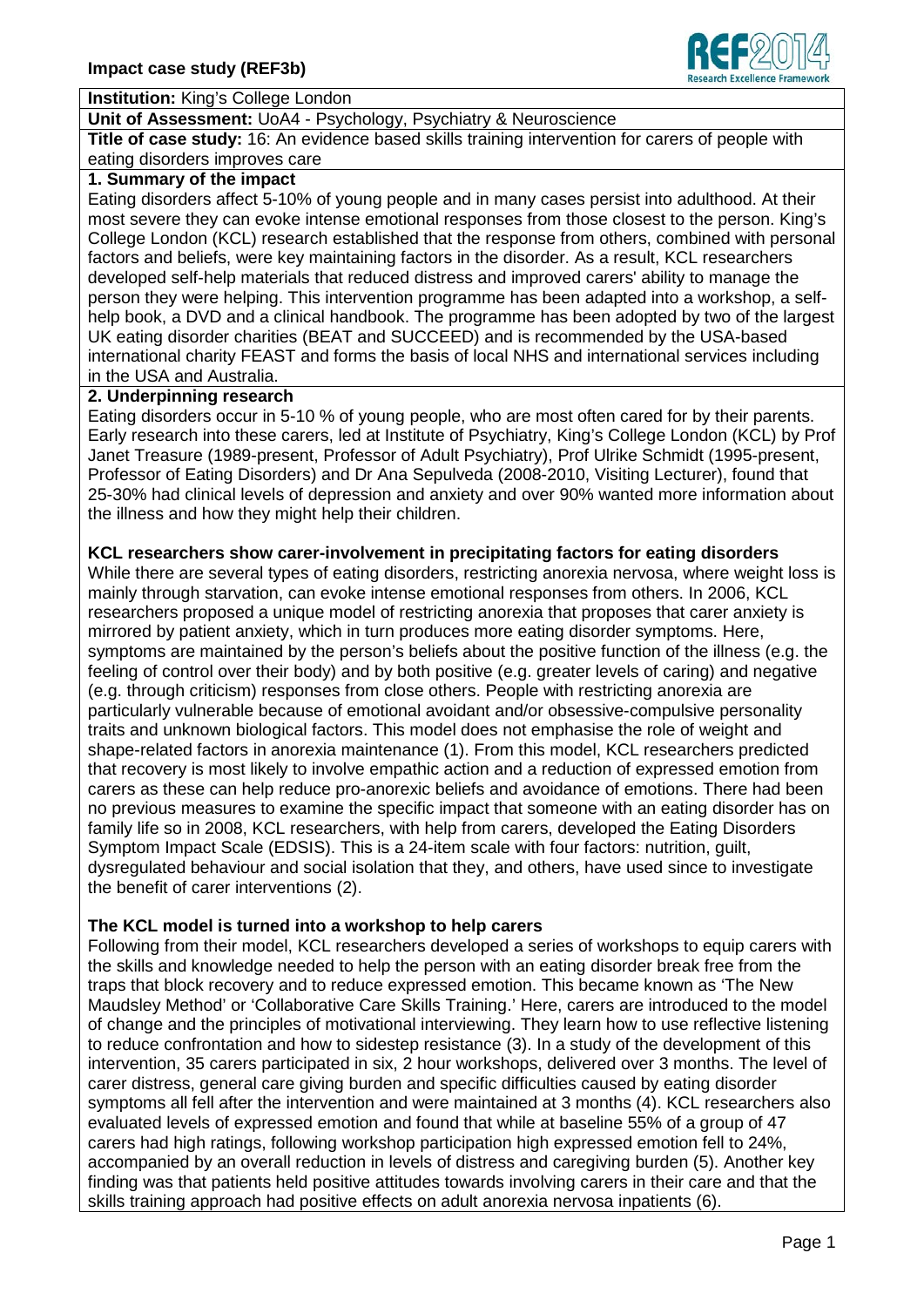

# **KCL researchers turn the workshop into a self-help intervention**

As workshops are limited by the number of participants who can be accommodated and the need for travel, a self-help intervention named 'Expert Carers Helping Others (ECHO)' was designed to be delivered via a book and DVDs. The implementation demonstrated that whether the intervention was delivered with ( $n = 73$ ) or without ( $n = 80$ ) telephone or email support from a clinician it reduced carers' distress, with improvement in carers' status and perceived improvements in patients. This was associated with reductions in expressed emotion and in accommodating and enabling behaviours (7). Further development included a web-based version of the intervention plus support called 'Overcoming Anorexia Online.' Compared to usual support from a patient and carer organisation ( $n = 30$ ), carers who received this intervention ( $n = 33$ ) showed significantly reduced anxiety and depression (8).

### **3. References to the research**

- 1. Schmidt U, Treasure J. Anorexia nervosa: valued and visible. A cognitive-interpersonal maintenance model and its implications for research and practice. Br J Clin Psychol 2006;45(Pt 3):343-66. Doi: 10.1348/014466505X53902 (185 Scopus citations)
- 2. Sepulveda AR, Whitney J, Hankins M, Treasure J. Development and validation of an Eating Disorders Symptom Impact Scale (EDSIS) for carers of people with eating disorders. Health Qual Life Outcomes 2008;21;6:28. Doi: 10.1186/1477-7525-6-28 (24 Scopus citations)
- 3. Treasure J, Sepulveda AR, Whitaker W, Todd G, Lopez C, Whitney J Collaborative care between professionals and non-professionals in the management of eating disorders: a description of workshops focussed on interpersonal maintaining factors. Eur Eat Disord Rev 2007;15:24–34. Doi: 10.1002/erv.758 (38 Scopus citations)
- 4. Sepulveda AR, Lopez C, Todd G, Whitaker W, Treasure J. An examination of the impact of "the Maudsley eating disorder collaborative care skills workshops" on the well being of carers: a pilot study. Soc Psychiatry Psychiatr Epidemiol 2008;43(7):584-91. Doi: 10.1007/s00127-008-0336-y (28 Scopus citations)
- 5. Sepulveda AR, Todd G, Whitaker W, Grover M, Stahl D, Treasure J. Expressed emotion in relatives of patients with eating disorders following skills training program. Int J Eat Disord 2010;43(7):603-10. Doi: 10.1002/eat.20749 (14 Scopus citations)
- 6. Goddard E, Macdonald P, Treasure J. An examination of the impact of the Maudsley Collaborative Care skills training workshops on patients with anorexia nervosa: A qualitative study. Eur Eat Disord Rev 2010;19(2):150-61. Doi: 10.1002/erv.1042 (6 Scopus citations)
- 7. Goddard E, Macdonald P, Sepulveda AR, Naumann U, Landau S, Schmidt U, et al. Cognitive interpersonal maintenance model of eating disorders: intervention for carers. Br J Psychiatry 2011;199(3):225-31. Doi: 10.1192/bjp.bp.110.088401 (12 Scopus citations)
- 8. Grover M, Naumann U, Mohammad-Dar L, Glennon D, Ringwood S, Eisler I, et al. A randomized controlled trial of an Internet-based cognitive-behavioural skills package for carers of people with anorexia nervosa. Psychol Med 2011;41(12):2581-91. Doi: 10.1017/S0033291711000766 (4 Scopus citations)

# **Grants**

- 2007-13. PI: U Schmidt. National Institute of Health Research; £1,998,296: Treatment of Anorexia nervosa: Translating experimental neuroscience into clinical practice
- 2009-11. PI: J Treasure. South London and Maudsley (SLaM); £25,000: Charitable Funds Training Carers to be telephone coaches
- 2011-14. PI: J Treasure. National Institute of Health Research; £249,582: Expert carers helping others

### **4. Details of the impact**

Work at King's College London (KCL) led to the development of a skills training intervention for carers of people with an eating disorder that has been shown to have a positive impact on anxiety and depression. Depending on delivery methods, this is known as Collaborative Care Skills Training, The New Maudsley Method or Expert Carers Helping Others.

### **KCL research led to worldwide use of the Collaborative Care Skills Training Workshop**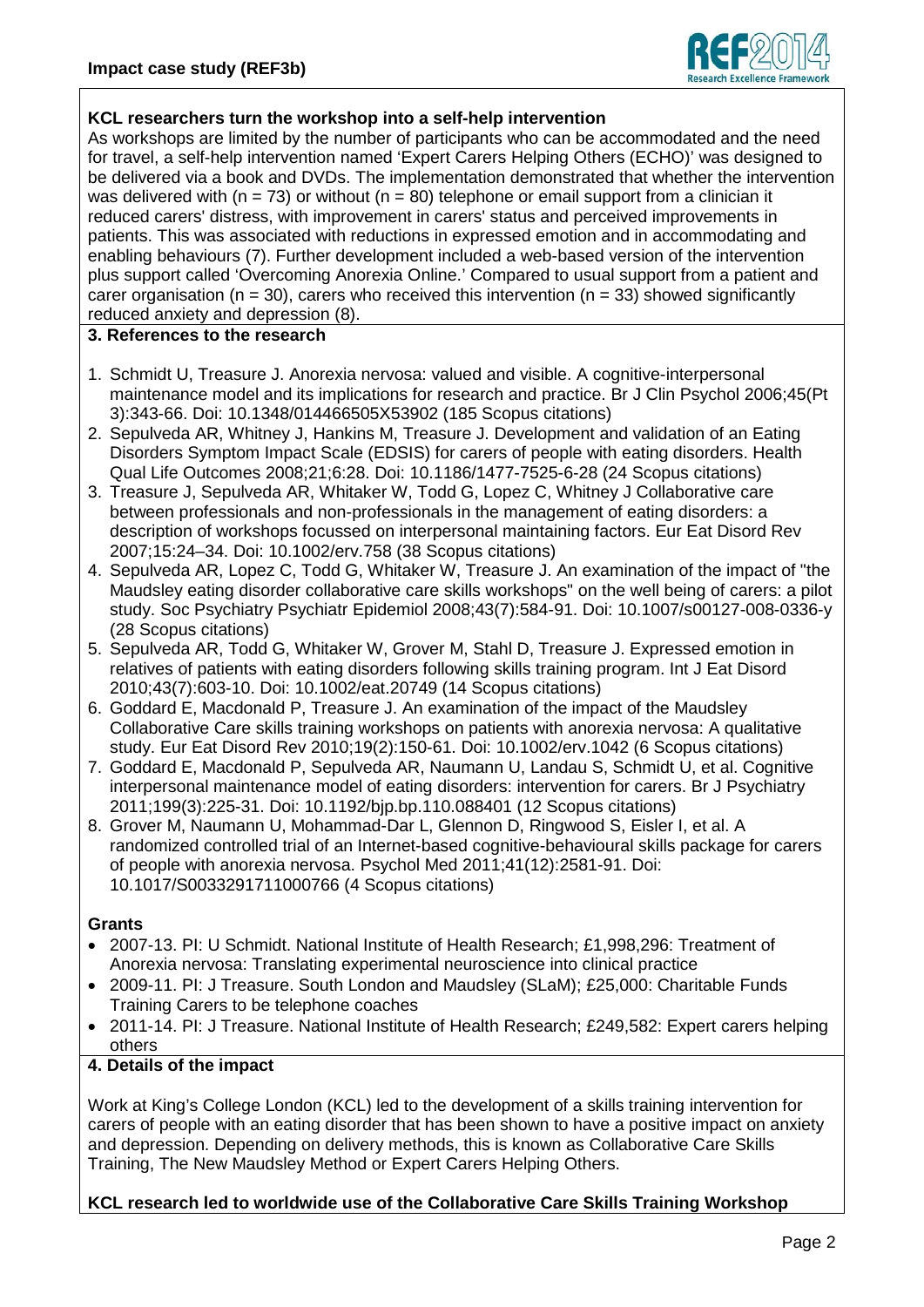### **Impact case study (REF3b)**



The Collaborative Care Skills Training Workshop is recommended and used both nationally and internationally. The 2013 NHS England 'Standard Contract for Specialised Eating Disorders (Adults)' says in its Best Practice Guideline that both in- and outpatient services should include provision of "expert family interventions specifically focused on the eating disorder." Here the 'Maudsley Collaborative Care Skills Model' was the only named example of this approach (1a). Most directly, this intervention forms the basis for current practice at the South London and Maudsley (SLaM) NHS Foundation Trust which offers help in both in- and outpatient settings. Around 80 carers a year participate in this workshop (1b). The Collaborative Care Skills Training approach is also the basis for Empowering Families workshops, set up by and for carers by the charity BEAT (the largest UK eating disorder charity) (1c) and run by local carer groups throughout the UK, for example, by the eating disorder charity First Steps in Derbyshire (1d).

This form of family work is also used in international centres. For instance, in 2012 the Center for Eating Disorders at Sheppard Pratt in Baltimore, Maryland, USA introduced the Collaborative Care Skills Training workshops, saying that "family members and caregivers of our patients will be provided with an additional level of support and engagement in the recovery process" (1e). Additionally, following training by the KCL/SLaM team, researchers at Deakin University in Geelong, Australia, provided the Collaborate Care Skills Training workshops to a group of carers and examined their utility. As part of their assessments they used the KCL-developed Eating Disorders Symptom Impact Scale measure and found the workshops to be "effective in reducing carer distress and burden as well as modifying unhelpful emotional interactional styles when caring for family members with an eating disorder" (1f).

**The New Maudsley Method book disseminated and used by many charities and services** In 2007, KCL researchers adapted the intervention to a self-help book for carers called 'A Skillsbased learning for caring for a loved one with an eating disorder. The New Maudsley Method.' As of July 2013, nearly 16,000 copies of the paperback version of this book have been sold (2a). This was followed in 2010 by a clinician's guide that describes the model and interventions. This has so far sold nearly 1,500 copies (2b). These books are on the reading list of a large range of services both nationally and internationally and are recommended by a number of user groups. For instance, the **London Carer's Group says the book "is a great resource for carers**, giving them an insight into some of the skills needed when caring for someone with an Eating Disorder." It is also recommended by NHS Eating Disorders Services in South Yorkshire, Oxford and Cambridgeshire. **In the USA, the book is recommended by the Webster Wellness Professionals Centre** in St. Louis, Missouri and the Eating Disorders Recovery Centre of Western New York, who say it holds "easy-to-understand guidelines and tips for parents and carers about facilitating and supporting recovery" (2a).

This Webster Wellness Professionals Centre also provides a link to the KCL-developed website detailing The New Maudsley Approach and containing tools for families and for professionals working with families (2c). A downloadable 'Toolkit for Carers' is also provided by SLaM (2d), with a version also provided by F.E.A.S.T., an international organisation based in the USA set up by, and for, parents and caregivers to help loved ones recover from eating disorders (2e,f). Scenarios from the carer's book have also been turned into easily-accessible cartoons available through YouTube. Two of the videos – 'modelling support' and 'modelling effective parenting' – have received 1,151 and 2,727 views respectively (2g). Additionally, KCL researchers have developed training DVDs for carers with SUCCEED, an eating disorders charity that promotes the dissemination of evidence based treatment and prevention. These are subtitled with several languages (Chinese, Spanish, Greek, Italian, French) (2h).

### **Public Dissemination**

In addition to publications, the results of KCL research have been disseminated via plenary lectures and workshops to international professional and carer meetings. For instance, in May 2013 Prof Treasure spoke at an Australian conference with over 200 carers (3a). KCL work and researchers have also appeared on the radio, e.g. on Radio 4's All in the Mind (3b) and in newspapers, e.g. in The Times Magazine (3c), that have helped the general public in their understanding of eating disorders and the role of carers.